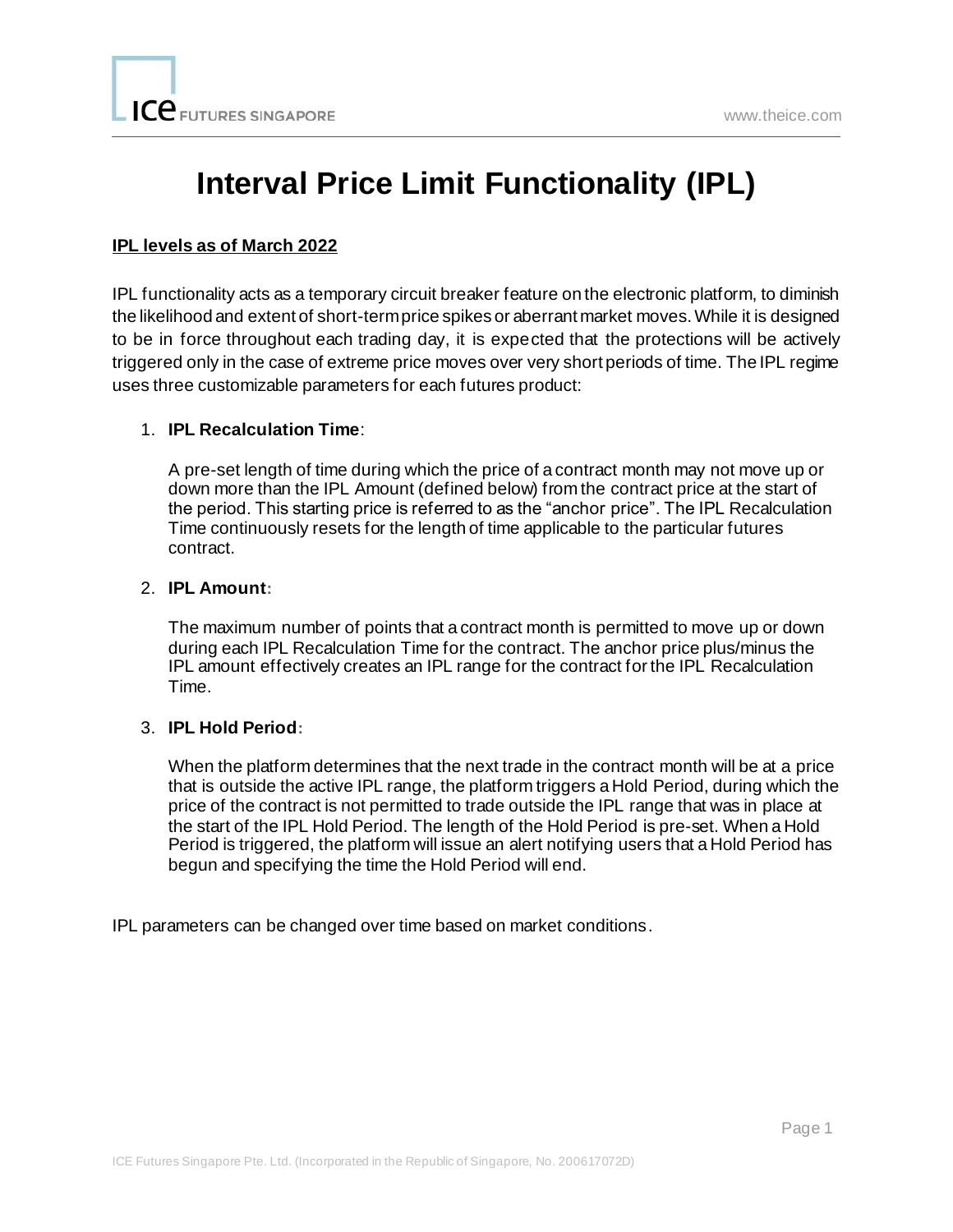Current IPL Recalculation Times, Amounts and Hold Period for IFSG products are detailed below:

### **Mini Brent Crude Futures and Mini WTI Crude Futures (in USD)**

| <b>IPL Band*</b> | <b>IPL Amount</b> | <b>IPL Recalculation Time</b> | <b>IPL Hold Period</b> |
|------------------|-------------------|-------------------------------|------------------------|
| IPL <sub>1</sub> | \$1.00            | 3 seconds                     | 5 seconds              |
| IPL2             | \$2.00            | 3 seconds                     | 5 seconds              |
| IPL <sub>3</sub> | \$10.00           | 3 seconds                     | 5 seconds              |

## **Mini Low Sulphur Gasoil Futures (in USD)**

| <b>IPL Band*</b> | <b>IPL Amount</b> | <b>IPL Recalculation</b><br><b>Time</b> | <b>IPL Hold Period</b> |
|------------------|-------------------|-----------------------------------------|------------------------|
| IPL <sub>1</sub> | \$7.50            | 3 seconds                               | 5 seconds              |
| IPL <sub>2</sub> | \$15.00           | 3 seconds                               | 5 seconds              |
| IPL <sub>3</sub> | \$60.00           | 3 seconds                               | 5 seconds              |

The Exchange may vary the IPL parameters during the trading hours between IPL 1 to IPL 3 time when price patterns, volatilities and market conditions of the contracts changes to preserve a fair, transparent and orderly market.

| <b>Contract</b>                                             | <b>IPL Amount</b>                           | <b>IPL Recalculation</b><br><b>Time</b> | <b>IPL Hold Period</b> |
|-------------------------------------------------------------|---------------------------------------------|-----------------------------------------|------------------------|
| Mini U.S Dollar Index® Futures                              | 0.5 U.S Dollar<br>Index <sup>®</sup> Points | 5 seconds                               | 2 seconds              |
| Bakkt® Bitcoin (USD) Cash<br><b>Settled Monthly Futures</b> | \$1,500                                     | 5 seconds                               | 5 seconds              |